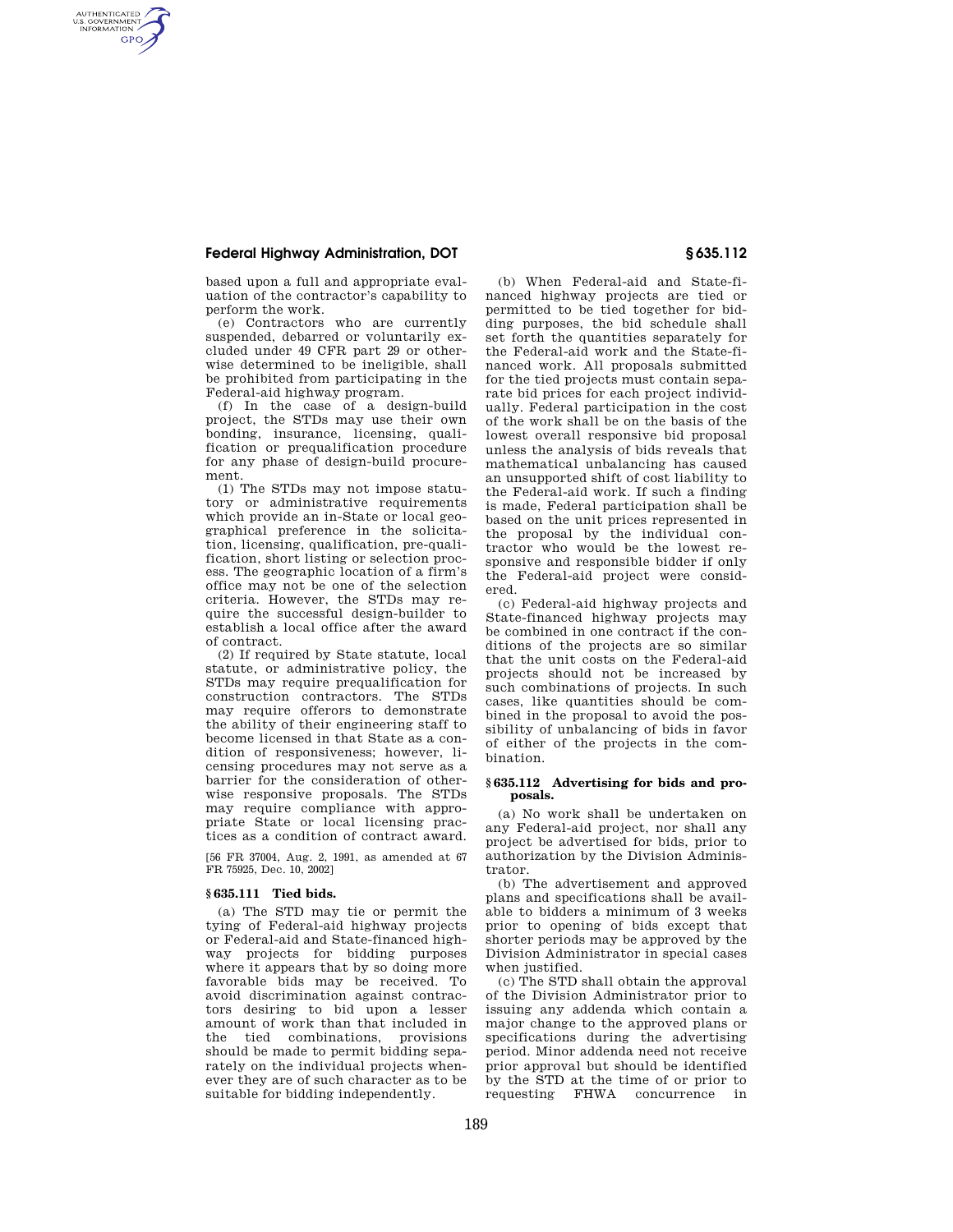award. The STD shall provide assurance that all bidders have received all issued addenda.

(d) Nondiscriminatory bidding procedures shall be afforded to all qualified bidders regardless of National, State or local boundaries and without regard to race, color, religion, sex, national origin, age, or handicap. If any provisions of State laws, specifications, regulations, or policies may operate in any manner contrary to Federal requirements, including title VI of the Civil Rights Act of 1964, to prevent submission of a bid, or prohibit consideration of a bid submitted by any responsible bidder appropriately qualified in accordance with §635.110, such provisions shall not be applicable to Federal-aid projects. Where such nonapplicable provisions exist, notices of advertising, specifications, special provisions or other governing documents shall include a positive statement to advise prospective bidders of those provisions that are not applicable.

(e) Except in the case of a concession agreement, as defined in section 710.703 of this title, no public agency shall be permitted to bid in competition or to enter into subcontracts with private contractors.

(f) The STD shall include a noncollusion provision substantially as follows in the bidding documents:

Each bidder shall file a statement executed by, or on behalf of the person, firm, association, or corporation submitting the bid certifying that such person, firm, association, or corporation has not, either directly or indirectly, entered into any agreement, participated in any collusion, or otherwise taken any action, in restraint of free competitive bidding in connection with the submitted bid. Failure to submit the executed statement as part of the bidding documents will make the bid nonresponsive and not eligible for award consideration.

(1) The required form for the statement will be provided by the State to each prospective bidder.

(2) The statement shall either be in the form of an affidavit executed and sworn to by the bidder before a person who is authorized by the laws of the State to administer oaths or in the form of an unsworn declaration executed under penalty of perjury of the laws of the United States.

# **§ 635.112 23 CFR Ch. I (4–1–10 Edition)**

(g) The STD shall include the lobbying certification requirement pursuant to 49 CFR part 20 and the requirements of 49 CFR part 29 regarding suspension and debarment certification in the bidding documents.

(h) The STD shall clearly identify in the bidding documents those requirements which the bidder must assure are complied with to make the bid responsive. Failure to comply with these identified bidding requirements shall make the bid nonresponsive and not eligible for award consideration.

(i) In the case of a design-build project, the following requirements apply:

(1) When a Request for Proposals document is issued after the NEPA process is complete, the FHWA Division Administrator's approval of the Request for Proposals document will constitute the FHWA's project authorization and the FHWA's approval of the STD's request to release the document. This approval will carry the same significance as plan, specification and estimate approval on a design-bid-build Federalaid project.

(2) Where a Request for Proposals document is issued prior to the completion of the NEPA process, the FHWA's approval of the document will only constitute the FHWA's approval of the STD's request to release the document.

(3) The STD may decide the appropriate solicitation schedule for all design-build requests. This includes all project advertising, the release of the Request for Qualifications document, the release of the Request for Proposals document and all deadlines for the receipt of qualification statements and proposals. Typical advertising periods range from six to ten weeks and can be longer for large, complicated projects.

(4) The STD must obtain the approval of the Division Administrator prior to issuing addenda which result in major changes to the Request for Proposals document. Minor addenda need not receive prior approval but may be identified by the STD at the time of or prior to requesting the FHWA's concurrence in award. The STD must provide assurance that all